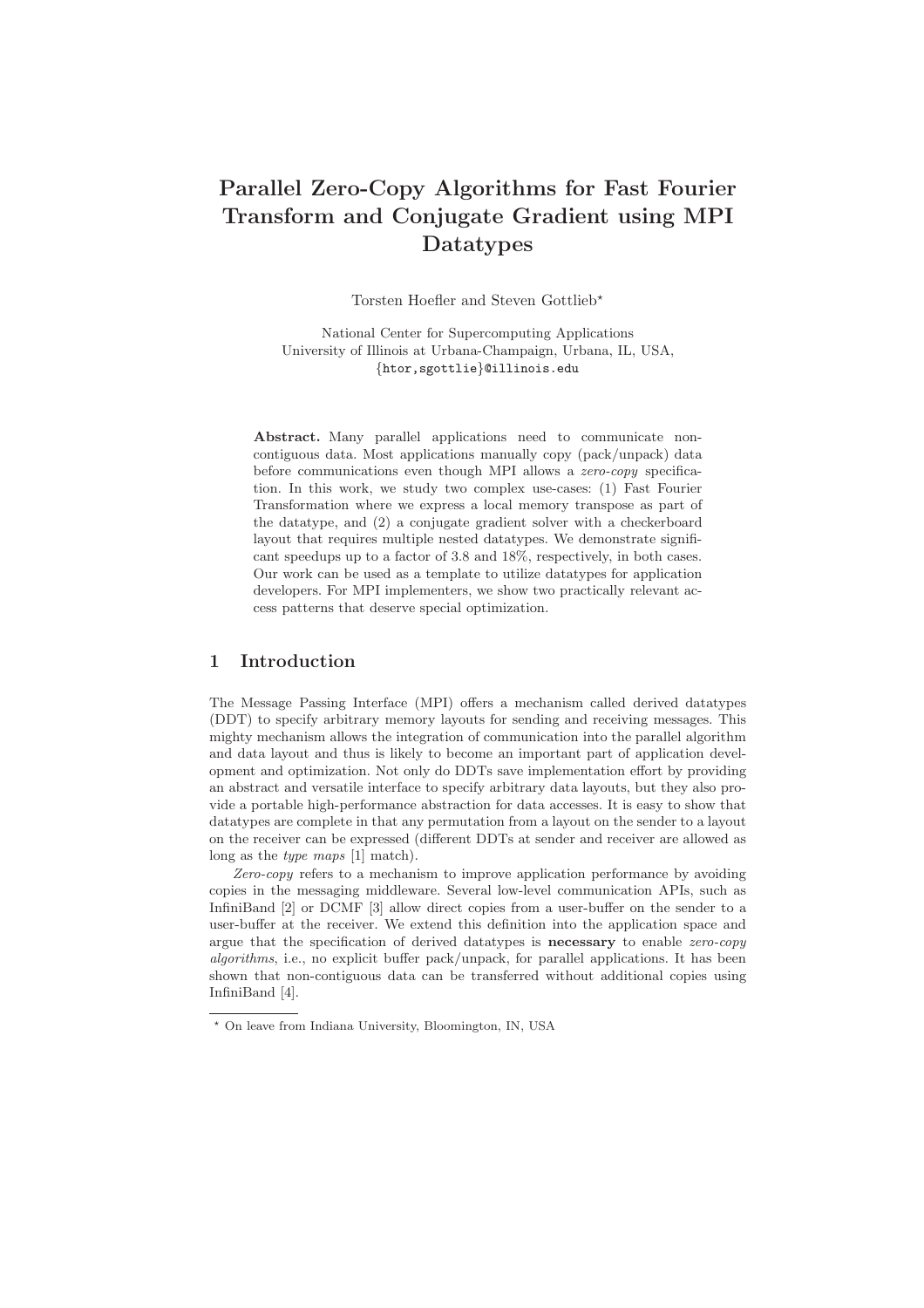Many applications require sending data from non-contiguous locations, so we would expect that many MPI applications use datatypes to specify their communications. However, on the contrary, implementations of the DDT mechanism in MPI have been suboptimal so that manual packing and unpacking of data often yielded higher performance. In the last years, implementations have much improved  $[4–8]$  but the *folklore* about low performance still remains. Indeed, the number of success stories is low and limited to application benchmarks with relatively simple datatype layouts [9].

In this work, we demonstrate two complex use-cases for DDTs in parallel applications. The first example shows how to express the local transpose operations in a parallel Fast Fourier Transformation (FFT). The second example shows a complex 4-d stencil code with checkerboard layout.

## 2 Fast Fourier Transformations

Fast Fourier Transforms (FFT) have numerous applications in science and engineering and are among the most important algorithms today. One-dimensional (1-d) FFTs accept an array of  $N$  complex numbers as input and produce an array of size  $N$  as output. FFTs can also be done in place with negligible additional buffering. Such 1-d FFTs can be expressed as several multi-dimensional FFTs and application of so called twiddle factors [10, §12]. Such a decomposition is often used to parallelize FFTs because applying the twiddle factors is a purely local operation. Naturally multi-dimensional FFTs are also very important in practice, for example, 2-d FFTs for image analysis and manipulation and 3-d FFTs for real-space domains. Such  $n$ -d FFTs can be computed by performing 1-d FFTs in all  $n$  dimensions.

### 2.1 A typical parallel FFT implementation

We discuss a typical parallel implementation of a  $N_x \times N_y$  2-d FFT with MPI. We assume that the array is stored in  $x$ -major order and distributed along the  $x$  dimension such that each process has  $N_x/P$  y-pencils. Figure 1 illustrates the whole procedure for a  $4 \times 4$  FFT on two processes (0 and 1). Each process holds two 4-element y-



Fig. 1. Parallel two-dimensional FFT on two processes. The steps are explained below.

pencils in its local memory. The elements are shown with  $(x, y)$  indices in contiguous memory locations (left→right) in the figure. The two processes are drawn vertically and separated by a dashed line. The steps needed to transform the array and return it in the original layout are: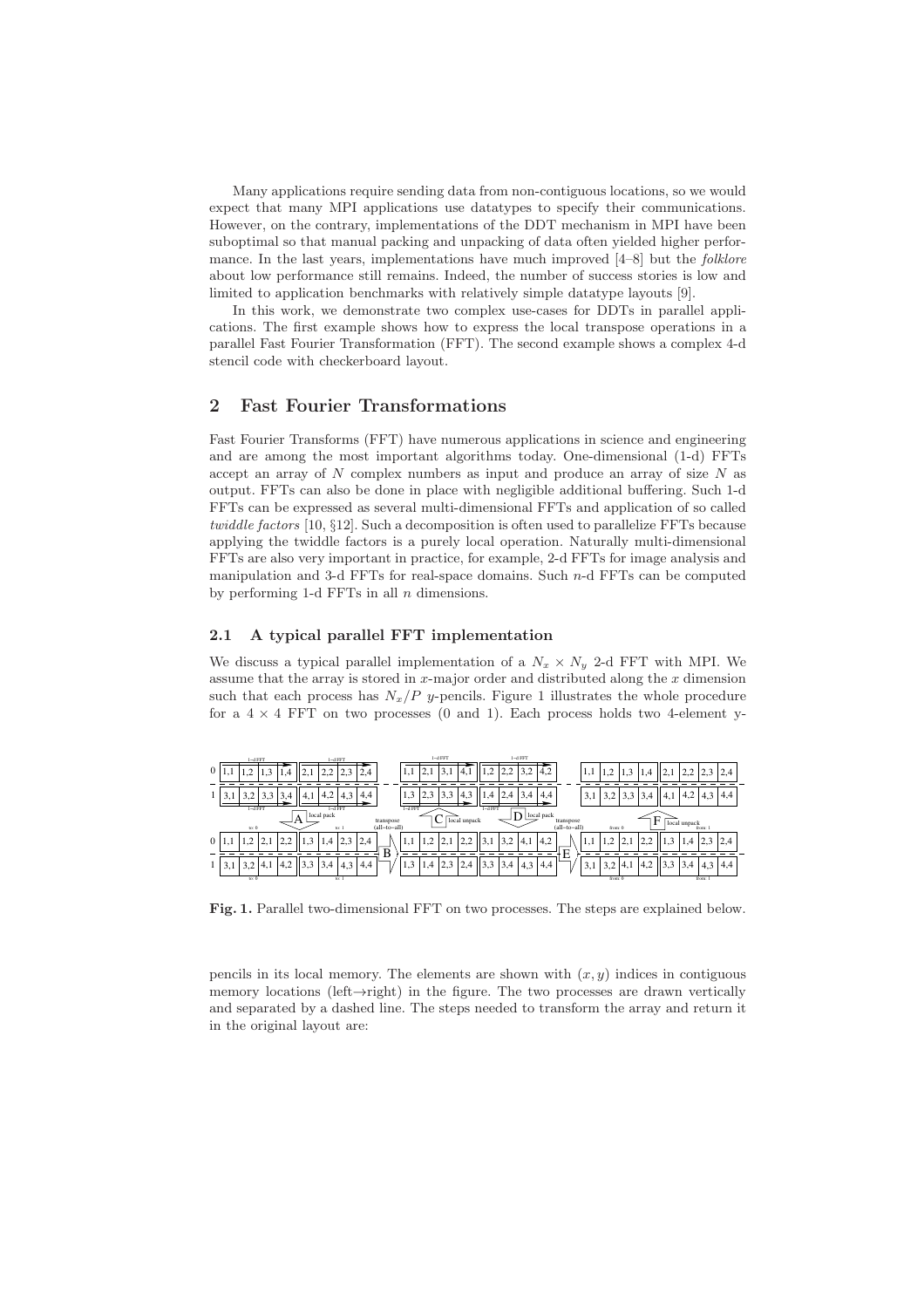- 1. perform  $N_x/P$  1-d FFTs in y-dimension  $(N_y$  elements each)
- 2. pack the array into a sendbuffer for the all-to-all (A)
- 3. perform global all-to-all (B)
- 4. unpack the array to be contiguous in x-dimension (each process has now  $N_y/P$  $x$ -pencils)  $(C)$
- 5. perform  $N_y/P$  1-d FFTs in x-dimension  $(N_x$  elements each)
- 6. pack the array into a sendbuffer for the all-to-all (D)
- 7. perform global all-to-all (E)
- 8. unpack the array to its original layout (F)

Thus, in order to transform the two-dimensional data, it is rearranged six times. Each rearrangement is effectively a copy operation of the whole data. However, four rearrangements (pack and unpack) are related to the global transpose operation. Since MPI datatypes are complete, we can fold all pack and unpack operations into the communication and thus avoid the explicit copy for packing the data.

## 2.2 Constructing the Datatypes

We assume that the basic element is a complex number. A datatype for complex numbers can simply be created with MPI Type contiguous with two double elements.

The send-datatype can be constructed with MPI Type vector because each y-pencil is logically cut into  $P$  pieces that need to be redistributed to  $P$  processes. Thus, the blocklength is  $\frac{N_y}{P}$ . Each process typically holds  $\frac{N_x}{P}$  pencils, thus, there are a total of  $\frac{N_x}{P}$  such blocks. The stride between the blocks is one complete y-pencil of length  $N_y$ . The basic vector datatype is shown in Figure 2(a). Sending a single element of this datatype would transmit  $\{(1,1),(1,2),(2,1),(2,2)\}.$  The problem is now that the *comb*-shaped



Fig. 2. Visualization of the send datatype creation.

datatypes that need to be sent are interleaved as shown in Figure  $2(b)$ . Thus, one can't just sent two of those datatypes (as this would gather two contiguous combs instead of two interleaved combs). MPI allows the user to change the extent of a datatype in order to allow such interleaved accesses. In our example we use MPI\_Type\_create\_resized to change the extent to  $\frac{N_y}{P}$  times the base-size as shown in Figure 2(b). The resulting datatype can be used as input to MPI Alltoall by sending count=1 to each process.

Performing the unpack on the receiver is slightly more complex because the data arrives in non-transposed form from the sender. Thus, the receiver does not only need to unpack the data but also transpose each block locally. This can also be expressed in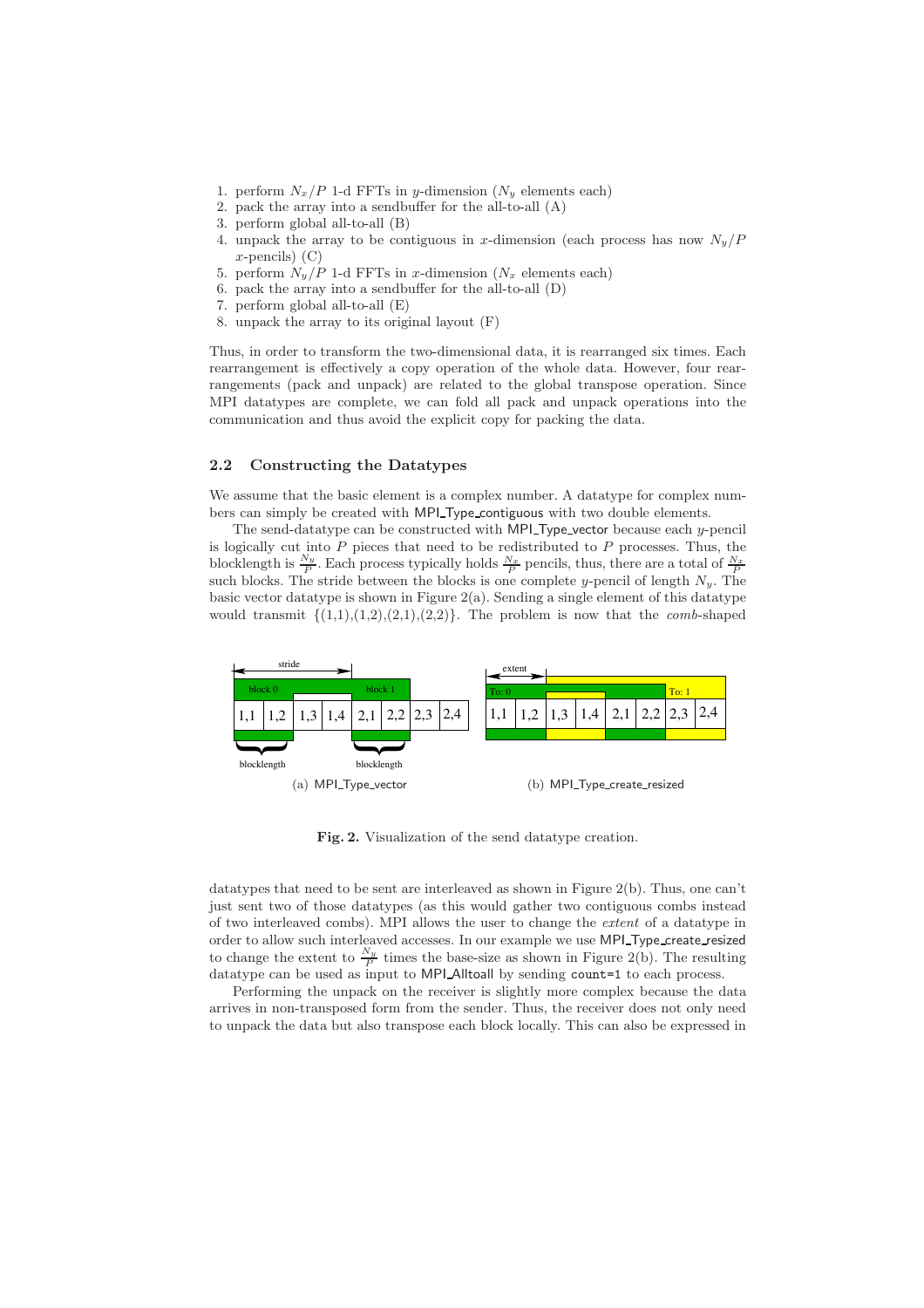a single derived datatype. The top of Figure 3(a) shows how the data-stream arrives at the receiver (process 0) and the bottom the desired layout after unpack. Like in the sender-case, we create a MPI\_Type\_vector datatype. However, the blocklength is now one element because we need to transpose the array locally. We have  $\frac{N_x}{P}$  blocks with a stride of  $N_x$  between them. The newly created comb-shaped type captures one incoming



Fig. 3. Visualization of the receive datatype creation.

 $y$ -contribution of one process. To capture all, we need to create a contiguous datatype with  $\frac{N_y}{P}$  elements. We have to change the extent to 1 with MPI Type create resized as for the send datatype. Figure 3(b) shows the final datatypes for our example. Those types can be used as the receive type in MPI Alltoall with count=1 per process (note that the send- and receive-types in MPI Alltoall do not have to be identical as long as the type-map matches).

By using both created datatypes, we can effectively eliminate steps A, C, D, and F in Figure 1 which leads to a zero-copy FFT. An optimized MPI implementation would stream the data items directly from the send buffers into the receive buffers and apply the correct permutation (local transpose). This should lead to significant performance improvements over the state of the art because it avoids four explicit copies of the whole 2-d array. Higher-dimensional FFTs can be treated with similar principles.

#### 2.3 Experimental Evaluation

We used two systems for our performance evaluation, *Odin* at Indiana University and Jaguar at the Oak Ridge National Laboratory. Odin consists of 128 compute nodes with dual-CPU dual-core Opteron 1354 2.1 GHz CPUs running Linux 2.6.18 and are connected with SDR InfiniBand (OFED 1.3.1). We used Open MPI 1.4.1 (openib BTL) and  $g++ 4.1.2$  for our evaluation. Jaguar (XT-4) comprises 150152 2.1 GHz Opteron cores in quad-core nodes connected with a Torus network (SeaStar). Jaguar runs Compute Node Linux 2.1 and the Cray Message Passing Toolkit 3. All software was compiled with -O3 -mtune=opteron on both systems.

In all experiments, we ran one warmup round (using the same buffers as for the actual run). We repeated each run three times (in the same allocation) and found a maximum deviation of 4%. We report the smallest measured time for the complete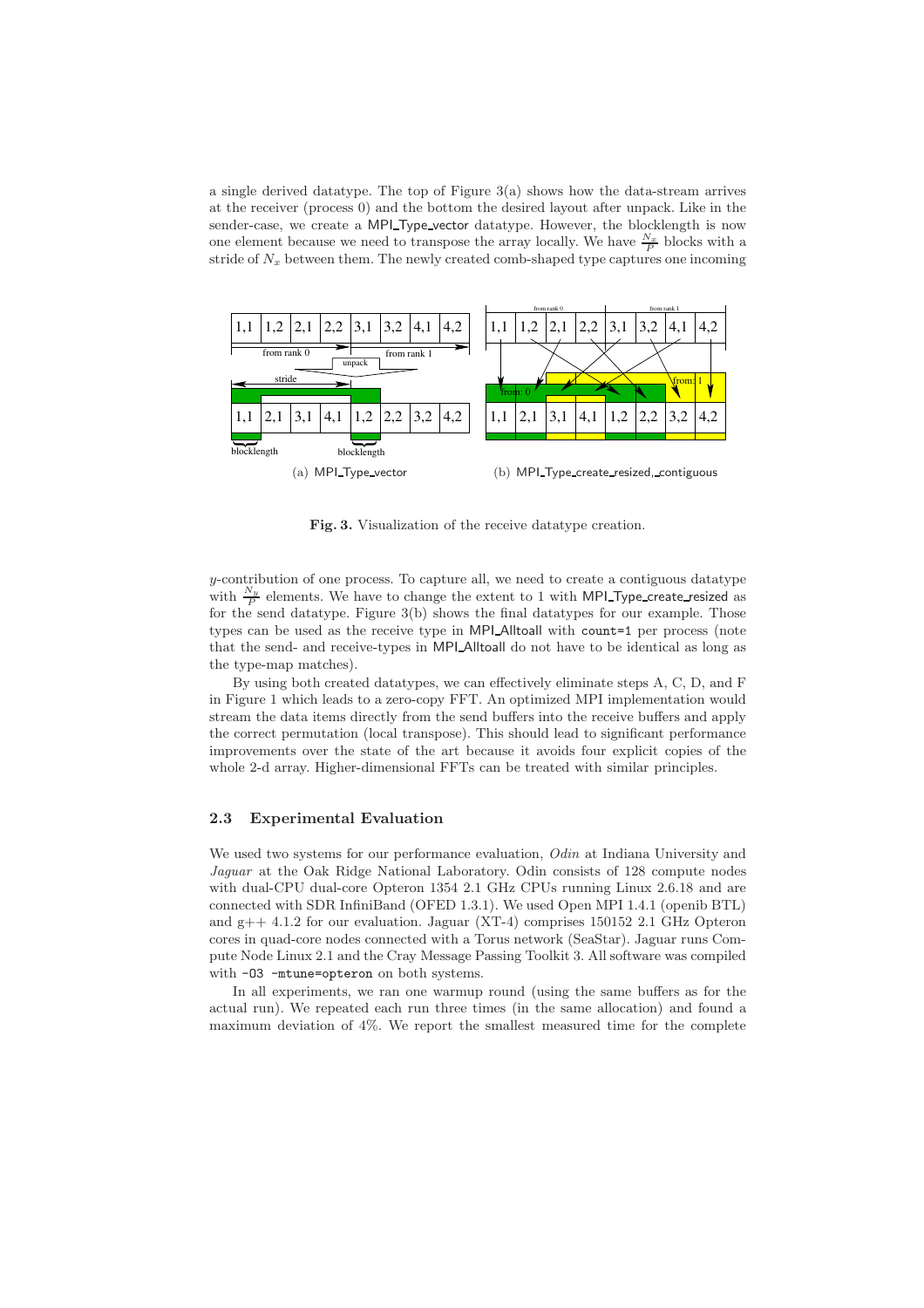

Fig. 4. Strong-scaling of a 2-d FFT with and without zero-copy (MPI Datatypes).

parallel 2-d FFT of the three runs. The overhead to create the derived datatypes is included in the measurements that use derived datatypes.

Figure 4 shows the results for a strong-scaling  $N \times N$  2-d FFT on Odin and Jaguar. Using derived datatypes improves the performance of parallel FFTs on both systems by more then a factor of 1.5. The improvement typically grows with the number of processes as local FFTs get smaller. The anomaly at  $P=200$  on Odin (Figure 4(a)) is reproducible. Datatypes also improved parallel scaling on Jaguar as shown in Figure 4(b) where the traditional FFT stopped scaling at 1024 processes and the version using derived datatypes scaled up to 2048 processes.

The performance of derived datatypes is system dependent and might as well not result in any speedup if the implementation performs a complete local pack/unpack. We found only one system, BlueGene/P, where the datatype implementation is slowing down the FFT significantly (up to 40%). The simple representation of the constructed vector datatype should not introduce significant overhead. This might point at an optimization opportunity or performance problem of the MPI implementation on BlueGene/P.

## 3 MIMD Lattice Computation Collaboration Application

The MIMD Lattice Computation (MILC) Collaboration studies Quantum Chromodynamics (QCD) the theory of the strong interaction [11]. Their suite of applications, known as the MILC code is publicly available for the study of lattice QCD. This group regularly gets one of the largest allocations of computer time at NSF supercomputer centers. One application from the code suite, su3 rmd, is part of the SPEC CPU2006 and SPEC MPI benchmarks. It is also used to evaluate the performance of the Blue Waters computer to be built by IBM.

Lattice QCD approximates space-time as a finite regular hypercubic grid of points in four dimensions. The physical quarks are represented by 3-component complex objects at each point of the grid. The variables that describe the gluons, the carriers of the strong force are represented by  $3 \times 3$  unitary matrices residing on each 'link' joining points of the grid. Currently, grids as large as  $64^3 \times 192$  are in use. Much of the floating point work is involved in multiplying the  $3\times 3$  matrices together or applying the matrix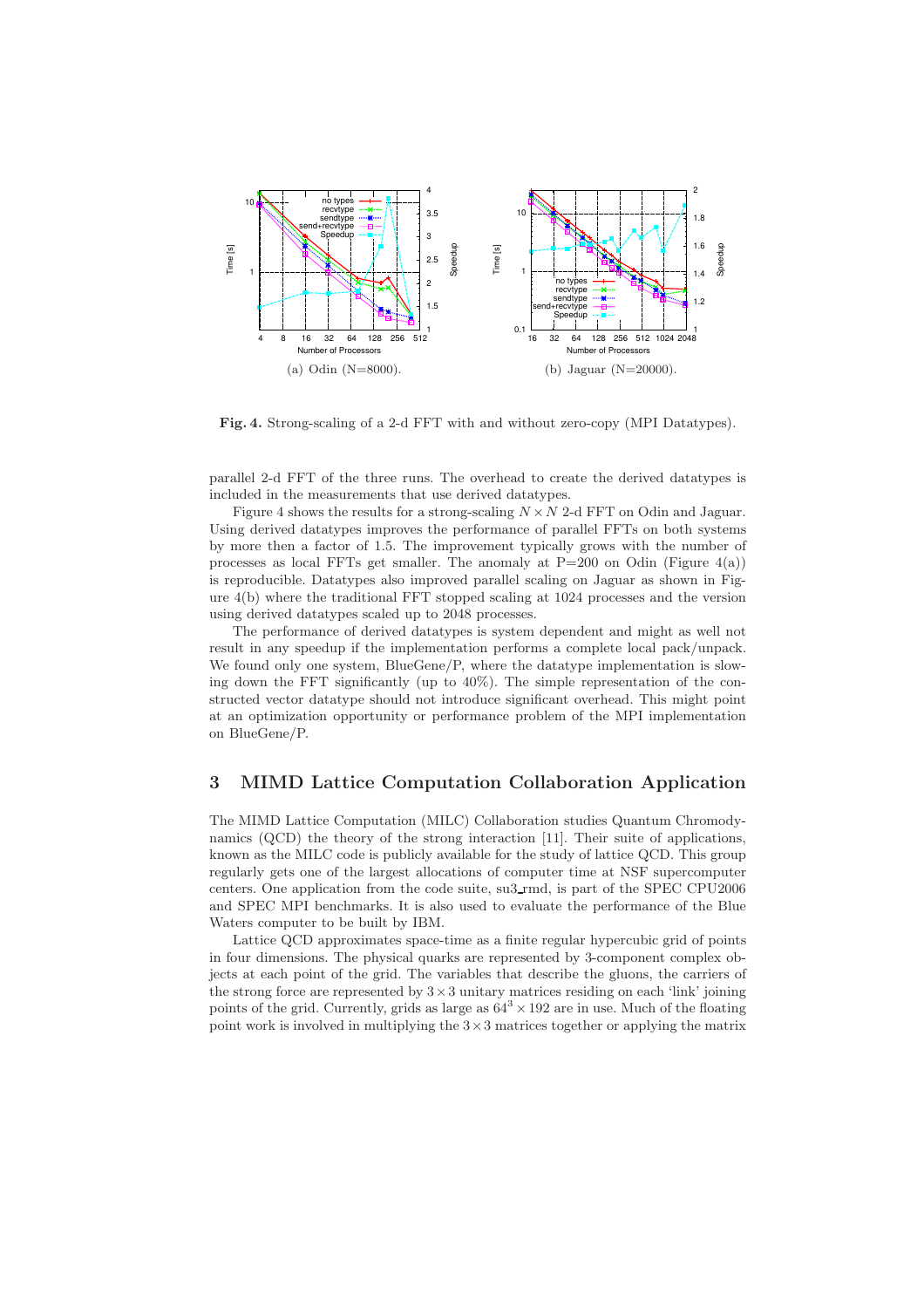to a 3-component vector. Routines for these basic operations are often optimized by assembly code or compiler intrinsics.

The code is easily parallelized by domain decomposition. Once that is done, the program must be able to communicate with neighboring processes that contain off-node neighbors of the points in its local domain. The MILC code abstracts all the communication into a small set of routines: start gather, wait gather, and cleanup gather. These routines are all contained in a single file specific to the message passing library available on the target computer.

The MILC code allows very general assignments of grid points to the processes. At startup, a list of local grid points that need off-node neighbors for their computation is created for each direction  $\pm x$ ,  $\pm y$ ,  $\pm z$ ,  $\pm t$ . There is one list corresponding to each other process that contains any needed neighbors for a particular direction. There are also similar lists for all the local grid points whose values will need to be sent to other processes. At the time a gather is called, the lists containing data that must be sent to other processes are processed and for each grid point in a list the value of the data to be gathered is copied (packed) into a buffer. The buffer is then sent to the neighboring process. The index list is used to allow for arbitrary decompositions of the grid; however, in practice, the most common data layout is just to break up the domain into hyperrectangular subdomains with checker boarding as described below. It is for this case that we have implemented derived datatypes to avoid copying the data to a buffer before sending it to the destination process. The receive portion does not require datatypes because the computation uses indirect addressing for all grid points. The index list of local grid points with remote data dependencies is set (once during initialization) to point to the correct element in the receive buffer.

#### 3.1 Data Layout and Datatype Construction

The code consists of several computation phases that perform different tasks. There are compilation flags that allow timing and printing performance information for each phase. In this work, we will concentrate on the conjugate gradient (CG) solver since that routine takes the vast majority of the time in production runs. Checkerboarding, or even-odd decomposition is used in the iterative solver. A grid point is even (odd) if the sum of its coordinates is even (odd). Thus, the grid points are stored in memory so that all even sites are stored before the odd sites. If the coordinates of a point are denoted  $(x, y, z, t)$ , the data is stored so that x is incremented first, then y is incremented, then  $z$  and finally  $t$ . That means that the edge of the domain in  $t$  is (almost) contiguously stored. If the local domain is of size  $L_x \times L_y \times L_z \times L_t$ , there are  $L_x \times L_y \times L_z/2$  even sites stored contiguously and the same number of odd sites stored contiguously. Note that our current implementation of datatypes requires that each of the local dimensions is even. During the CG solver, we are usually only transferring one checkerboard at a time. (In other phases of the code, we operate on all grid points, so we also define datatypes for even-and-odd gathers. These are defined with MPI Type hvector in the code example. The blocks of even and odd sites are identical patterns separated by the number of even sites on each process. This is converted to bytes by multiplying by the size of the object.) If we need to fetch values from the  $z$ -direction, however, the points are not all stored contiguously. For each value of t, there are  $L_x \times L_y/2$  contiguous sites in each checkerboard. The datatype defined for the gathers in the z-direction consists of  $L_t$  repetitions of such contiguous data. For the gathers in the y-direction, there are  $L_z \times L_t$  regions of  $L_x/2$  contiguous sites. Listing 1.1 shows parts of the datatype layout routine which is called during initialization.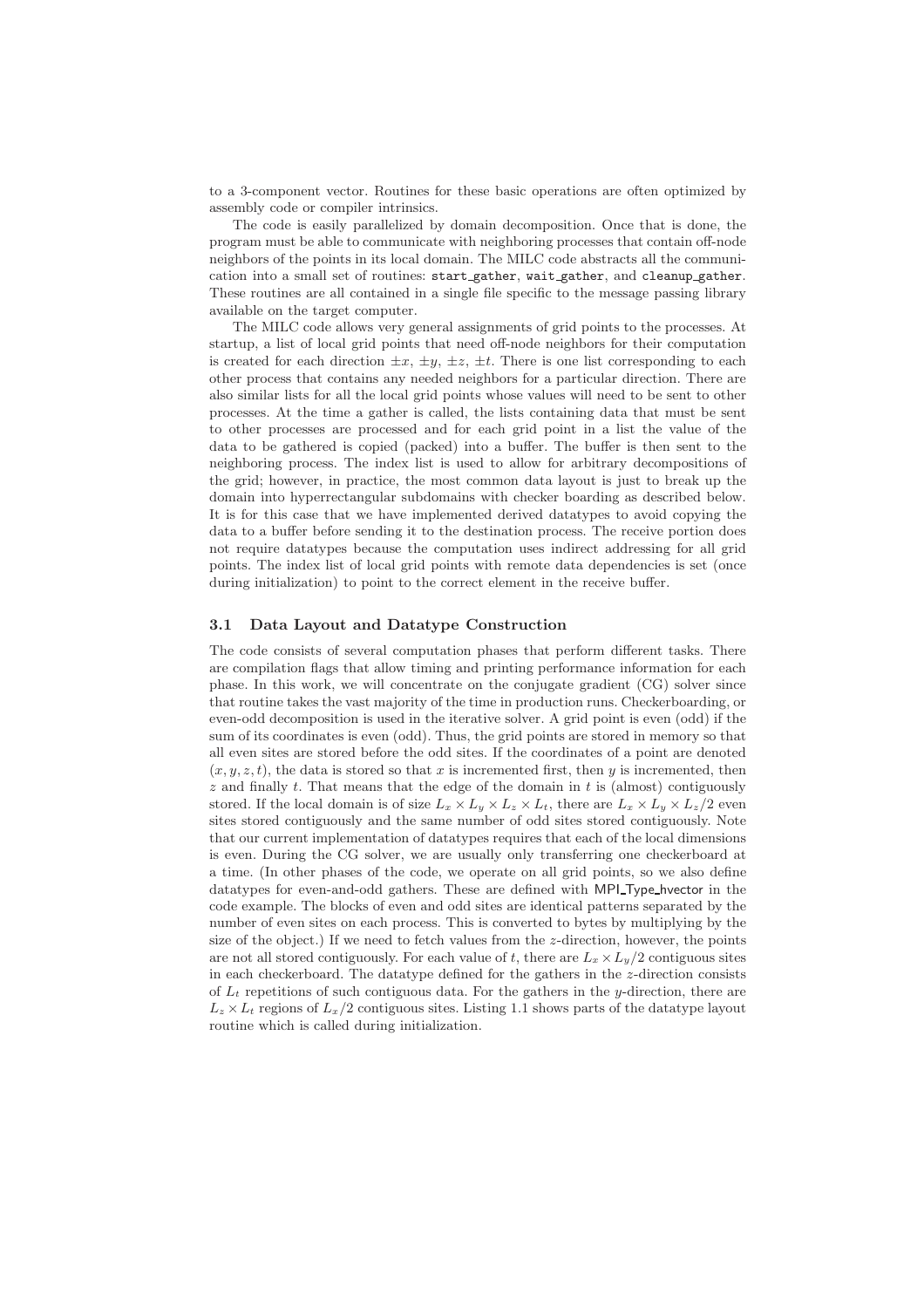```
/* the basic elements *MPI_Type_contiguous(6, MPI_FLOAT, &su3_vect_dt);
MPI_Type_contiguous(12, MPI_FLOAT, &half_wilson_vector_mpi_t);
MPI_Type_contiguous(18, MPI_FLOAT, &su3_matrix_mpi_t);
/* 48 field types, 3 for su3_vector, half_wilson_vector, and su3_matrix,
   2 for even and even and odd, 8 for directions */
MPI_Datatype neigh_dt_ddt[3][2][8];
/* t-direction, even points */
MPI_Type_contiguous(L_x \cdot L_y \cdot L_z/2, su3_vect_dt, &neigh_dt_ddt[0][0][3]);
/* t-direction, even and odd points */
MPI_type_hvector(2,1,sizeof(su3_vector)*even_sites, neigh_dt_ddt[0][0][3],
  &neigh_dt_ddt[0][1][3]);
/* z-direction, even points */
MPI_Type_vector(L_t, L_x \cdot L_y/2, L_x \cdot L_y \cdot L_z/2, su3_vect_dt,
  &neigh_dt_ddt[0][0][2]);
/* z-direction, even and odd points */
MPI_type_hvector(2,1,sizeof(su3_vector)*even_sites, neigh_dt_ddt[0][0][2],
  &neigh_dt_ddt[0][1][2]);
...
```
Listing 1.1. Datatype Example for the Up Direction and su3\_vector. MILC uses 48 different data layouts for sending.

Three other issues are simplified in the code example. We do not show code for negative directions or for gathers of matrices and pairs of vectors. We show the basic definitions for half wilson vector mpi t and su3 matrix mpi t, but not the corresponding definitions of field neigh  $dt[{1,2}]$  [ ]. Further, for the CG routine, we also need to gather from sites three grid points away in each direction. These require contiguous blocks three times as long and merely require changing some factors of 1/2 to 3/2.

### 3.2 Experimental Evaluation

We now present performance results comparing the version the datatype version with the original pack/unpack version. We chose a weak scaling problem of size  $L_x = L_y$  $L_z = L_t = 4$  per process which is similar to the Petascale benchmark problem that will be used to verify the Blue Waters machine on  $> 3 \cdot 10^5$  cores. We ran each benchmark multiple times and report the average performance of all CG phases.

Figure 5 shows the performance in MFlop/s of runs on Odin and Jaguar. The CG solver requires global sums in addition to the nearest neighbor gathers. These sums are the biggest impediment to scaling since the global sum time is expected to increase as the logarithm of the number of processes. For a fixed local grid size, *i.e.*, weak scaling, the time for the global sum will eventually dominate the time for the work that must be done on each process. This is reflected in the decreasing performance is the number of processors is increased beyond 16. The sharp dropoff between 8 and 16 is due to the fact the one additional direction has off-node neighbors. Most other parts of the code do not require global sums. We see a speedup up to 18% by using derived datatypes on Odin while we see no benefit, indeed an average performance penalty of 3% on Jaguar.

The performance degradation on Jaguar is surprising because the data access of the MPI Type vector definition of the used datatype can be easily expressed as two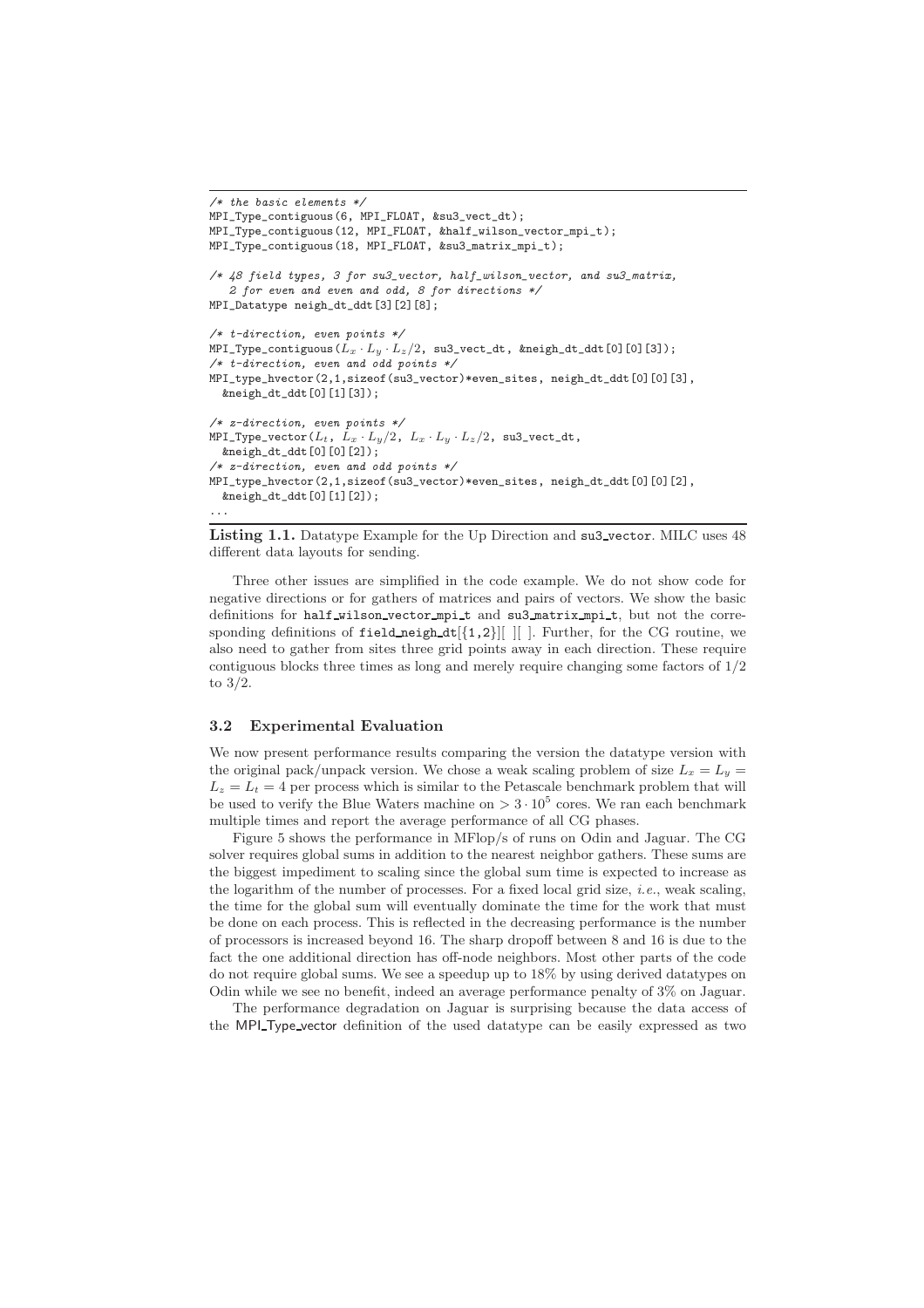

Fig. 5. Weak-scaling MILC run with a  $4<sup>4</sup>$  lattice per process.

loops [5, 7] while the original MILC packing routine traverses an array of indices which adds more pressure to the memory subsystem. This points at possible optimization opportunities in Cray's MPI because the simple structure of the datatype should, even in a simple implementation, not introduce significant overheads.

# 4 Conclusions

We demonstrated two applications that can take significant advantage of using MPI's derived datatype mechanism for communication. Such techniques essentially enable parallel zero-copy algorithms and even allows one to express additional local transformations (as demonstrated for FFT). Performance results of FFT and a CG solver show improvements up to a factor of 3.8 and 18% respectively. However, we also found performance degradation, which indicate optimization opportunities in the MPI libraries on BlueGene/P and Jaguar systems, in some cases.

We expect that our results will influence two groups: (1) application developers are encouraged to use MPI datatypes to simplify and optimize their code, and (2) MPI implementers should use the presented algorithms as examples for practically relevant access patterns that might benefit from extra optimizations. The source code of both applications is publicly available and can be used for evaluating datatype implementations.

Acknowledgments The authors want to thank Bill Gropp (UIUC), Jeongnim Kim (UIUC), Greg Bauer (UIUC), and the anonymous reviewers for helpful comments. This work is supported by the Blue Waters sustained-petascale computing project, which is supported by the National Science Foundation (award number OCI 07-25070) and the state of Illinois.

## References

1. MPI Forum: MPI: A Message-Passing Interface Standard. Version 2.2 (September 4th 2009) http://www.mpi-forum.org/docs/mpi-2.2/mpi22-report.pdf.